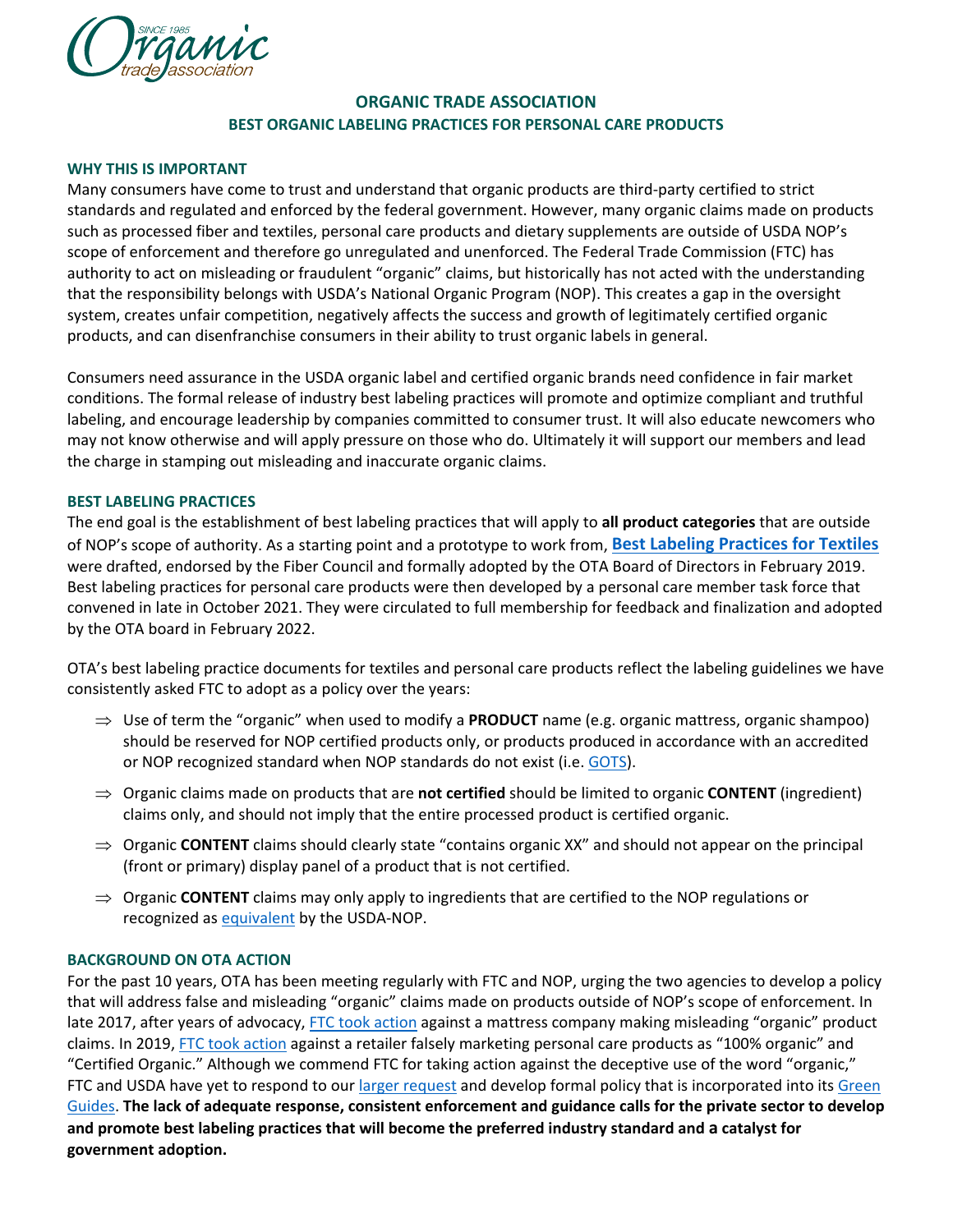

#### **BEST LABELING PRACTICES FOR PERSONAL CARE PRODUCTS**

The Organic Trade Association (OTA) strongly discourages the use of organic product claims on the front panel of personal care products, unless they are third-party certified. We also object to any organic claim made anywhere on a personal care product that implies or leads the consumer to believe the final product is **certified organic** when it is not. In order to avoid misleading and/or inaccurate organic label and marketing claims on personal care products, the OTA recommends the following best labeling practices:

#### **USDA-NOP certification is the "gold standard" in organic certification**

- USDA regulates the term "organic" as it applies to agricultural products through the NOP Regulation, 7 CFR Part 205. Agricultural ingredients and products such as fiber, herbs, plant extracts, plant and animal-based oils, beeswax, etc. are **agricultural products** and regulated under the NOP production and handling standards. However, the NOP regulations do not include specific processing or manufacturing standards for personal care products. In keeping with [NOP's inclusive scope policy,](https://www.ams.usda.gov/sites/default/files/media/OrganicCosmeticsFactSheet.pdf) any personal care product produced and certified in full compliance with the NOP production and handling regulations (7 CFR 205), *may be* certified and labeled as USDA-NOP organic.
	- $\Rightarrow$  OTA considers USDA-NOP the gold standard in organic processed product certification and the preferred choice for personal care products that can meet the USDA-NOP standard.
	- $\Rightarrow$  The use of terms "100% organic" and "organic (95%+)," when used to refer to and/or modify a **PRODUCT** name (e.g. organic shampoo), should be reserved for USDA-NOP certified products.
	- $\Rightarrow$  Similarly, the term "made with organic (70%+) listed ingredients))" is also a statement regulated under NOP. Therefore, a "made with" statement on a front label panel should also be reserved for USDA-NOP certified products.

#### **Third-party certification is central principle of organic integrity**

- In the absence of mandatory federal standards for organic label claims on personal care products, independent third-party certifications created from private voluntary standards can provide systems of transparency and lend legitimacy to organic label claims. Therefore, personal care companies may seek voluntary validation of organic claims, but still need to work within the limitations of USDA-NOP standards.
	- $\Rightarrow$  OTA recognizes that there are distinct needs of personal care product formulation. If a personal care product does not qualify for USDA-NOP certification, OTA encourages companies to seek out independent third-party certification to a private personal care standard to verify organic claims and support truthful and accurate labeling.
	- $\Rightarrow$  To ensure the certification process is carried out in a competent, consistent and reliable manner, the third-party certifier should be ISO/IEC accredited (*ISO/IEC 17065:2012 Conformity assessment – Requirements for bodies certifying products, processes and services*).
	- $\Rightarrow$  To ensure transparency and to promote education and consumer awareness, the standard should be publicly available.
	- $\Rightarrow$  To ensure the views of all interests are taken into account, standards development should be carried out using a multi-stakeholder, consensus-based approach.
	- $\Rightarrow$  Finally, products labeled with an organic content claim (e.g. "contains organic X") on the front panel must contain at least 70% organic content.